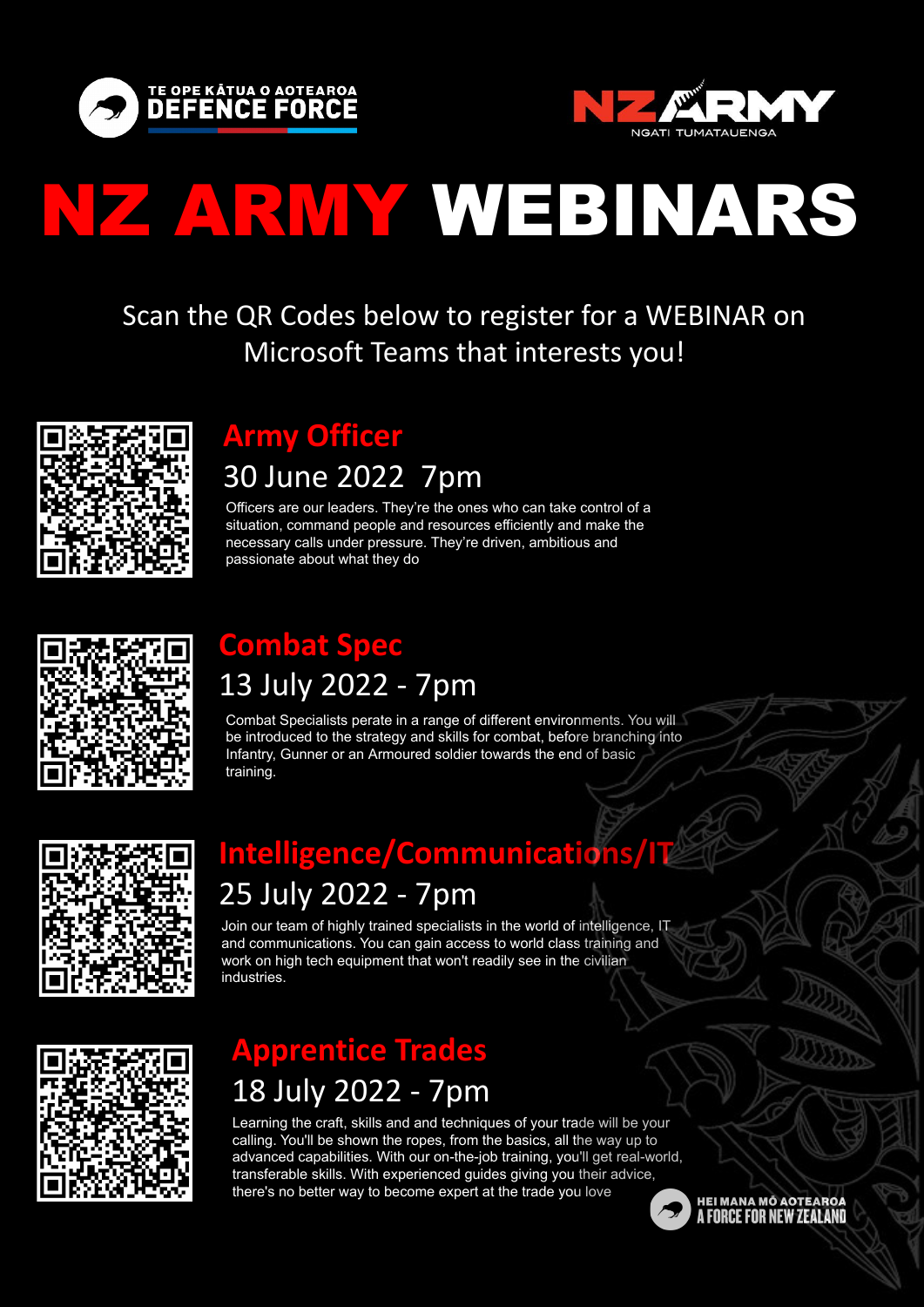



# NZ ARMY WEBINARS

The primary role of the New Zealand Defence Force is to protect New Zealand from security threats. As a Reservist, you will utilise your military skills in a wide range of situations from assisting in civil emergencies to operational deployments overseas.



# **Engineering & Tech**

## 20 July 2022 - 7pm

Your life will be varied and interesting, as you get to grips with maintaining, repairing and diagnosing any problems with our most complex equipment. There are many roles available, each with its own set of skills required.



# **Hospitality, Logistics and Driving Trades** 01 August 2022 - 6:30pm

#### **Army Reserves** 13 July 2022 6:30PM

Hospitality, Logistics and Driving roles are all about providing support to our troops that is vital to the mission. This support comes in many forms and is provided both in camp and in the field. From providing world class food service to keep an Army moving forward to planning and managing the movement of equipment and people to the right place at the right

time. These trades hold the perfect balance of physical and mental skills.



Scan the QR Codes below to register for a WEBINAR on Microsoft Teams that interests you!



### **Medical & Health** 08 August 2022 - 7pm

Life in a Medical and Health role can require anything from compassion and emotional intelligence, to high levels of medical knowledge. Whatever your role you'll be called upon to put your abilities to the test, exactly where they're needed most.

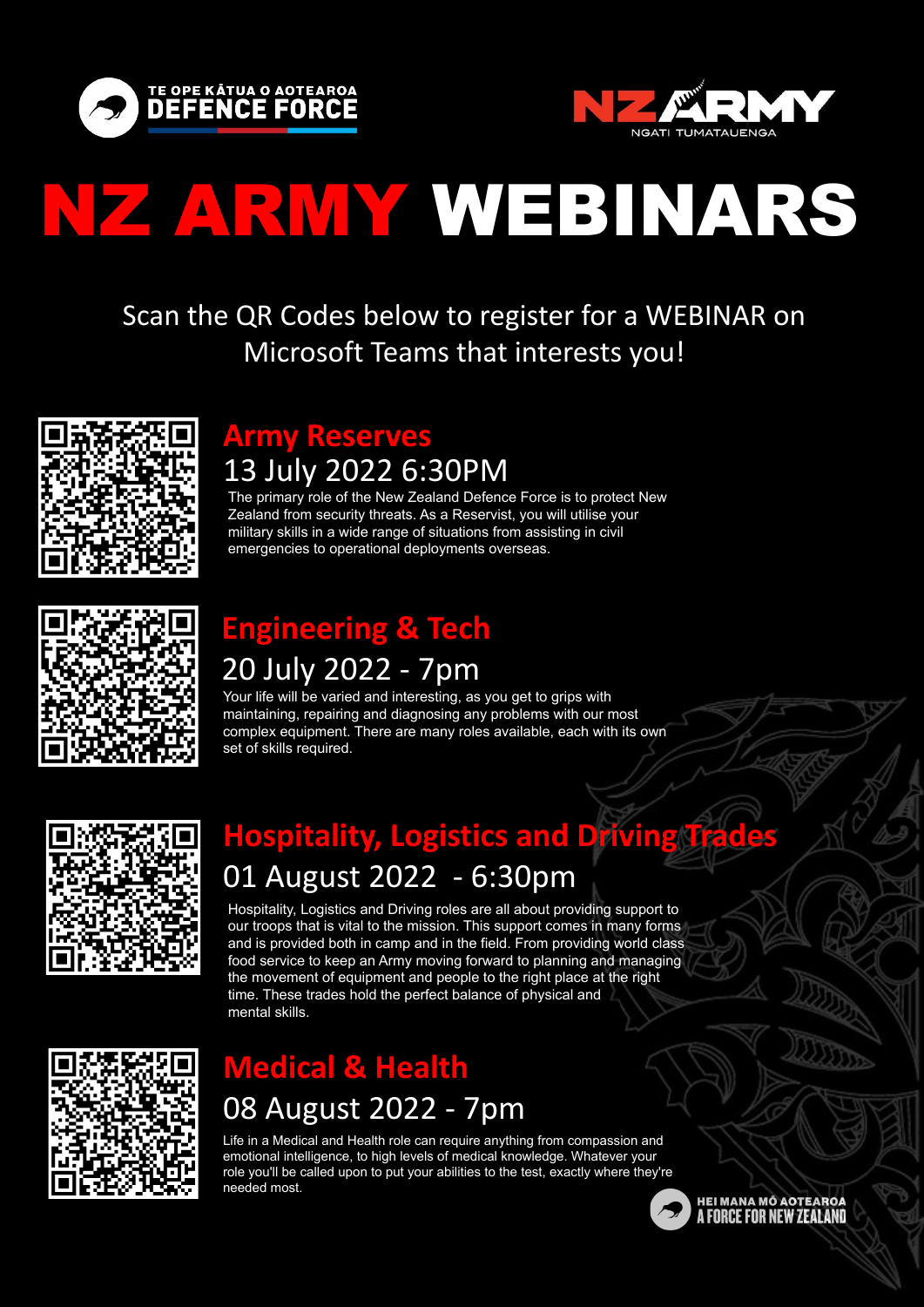



# NZ ARMY WEBINARS

### Scan the QR Codes below to register for a WEBINAR on MS Teams that interests you!



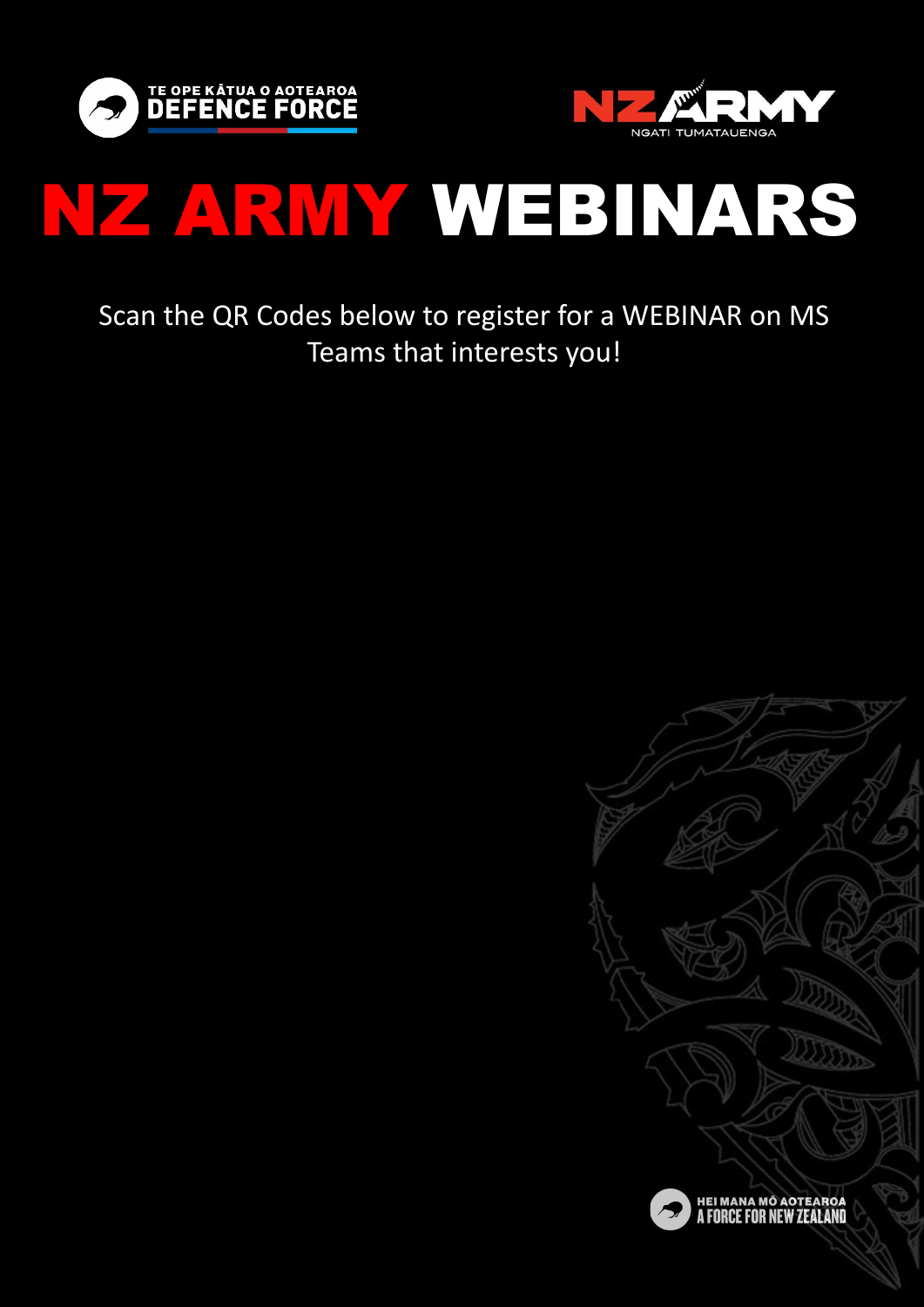

# AIRFORCE WEBINARS

Scan the QR Codes below to register for the annotated WEBINAR on MS Teams!